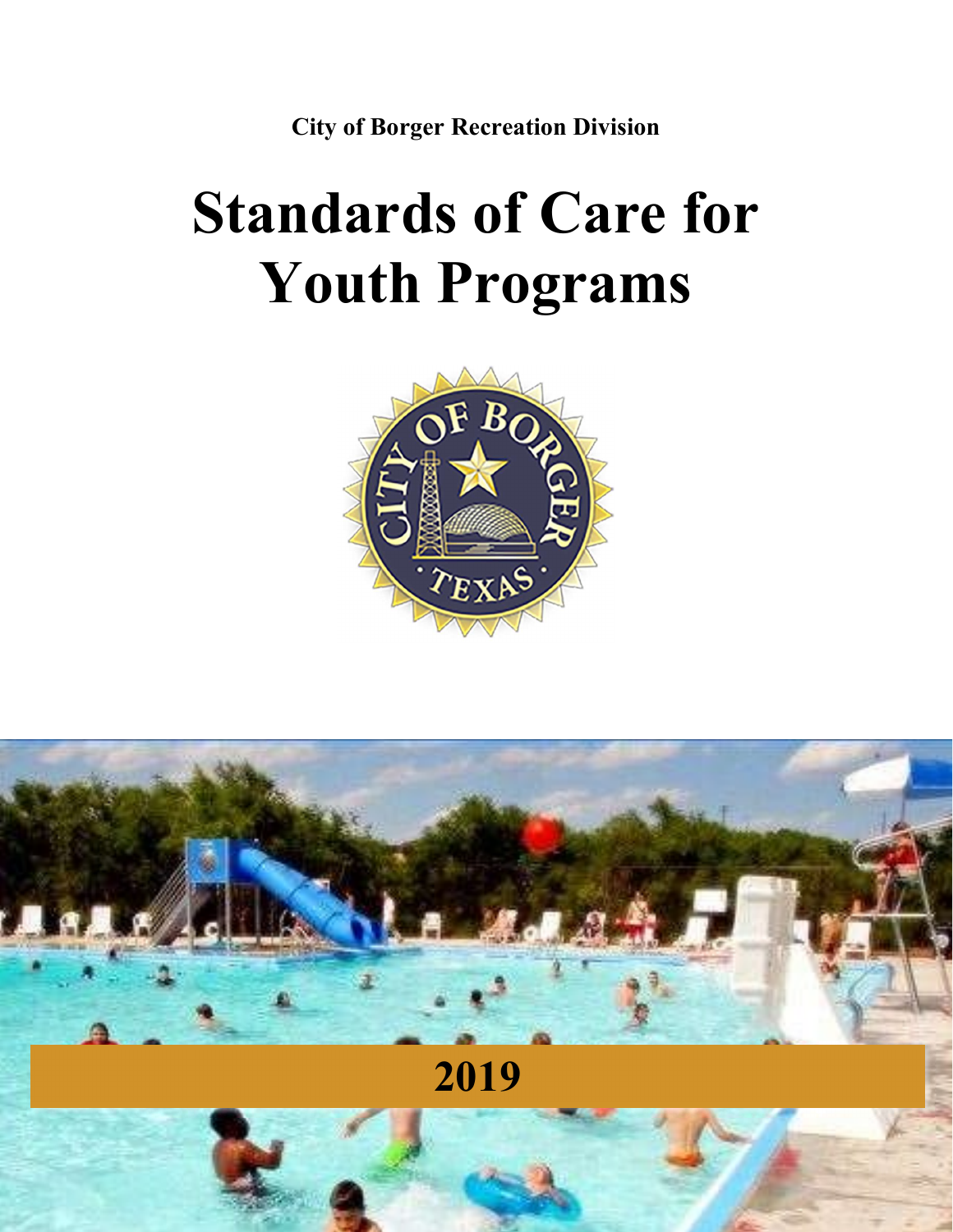## **Table of Contents**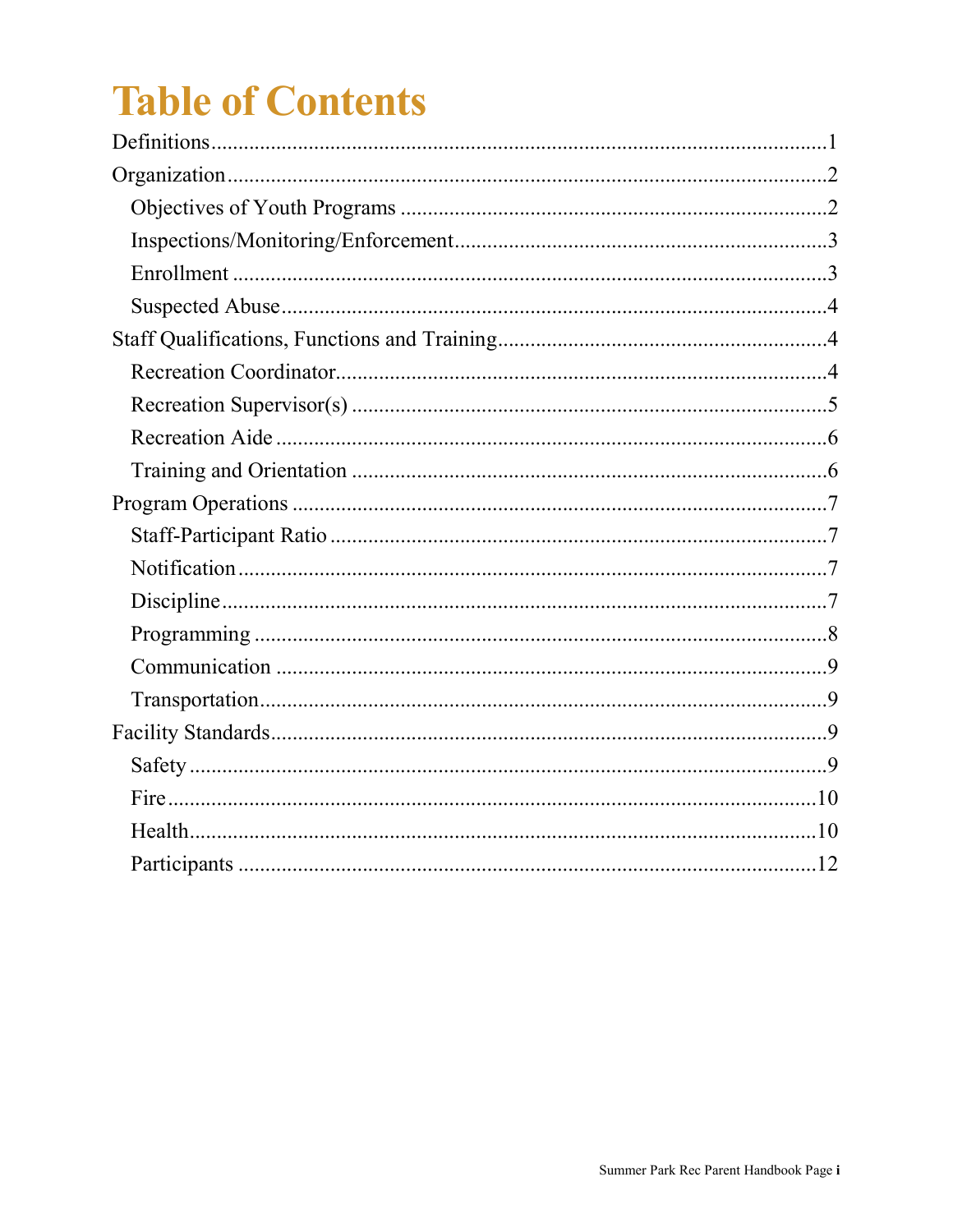## **Definitions**

 $City - City$  of Borger.

**City Council** – City Council of the City of Borger.

Department – Public Works Department of the City of Borger.

**Director** – City of Borger Director of Public Works or designee.

**Division** – Recreation Division of the City of Borger

Employee – Someone who has been employed by the City of Borger and has been assigned responsibility for managing, administering or implementing some portion of the City of Borger Youth Program.

**Parent(s)** – A parent or guardian who has legal custody and authority to enroll a child in the City of Borger Youth Program(s).

**Participant** – A youth whose parent has completed all required registration procedures and who has been determined to be eligible for the City of Borger Youth Program(s).

**Program Manual** – A document containing the policies, procedures, required forms and organizational and programming information relevant to a City of Borger Youth Program.

**Program Site** – Any area or facility where a City of Borger Youth Program is held.

**Recreation Coordinator** – The City of Borger Recreation Division full-time employee who has been assigned administrative responsibility for the City of Borger Youth Program(s).

**Recreation Supervisor** – Any City of Borger Recreation Division full-time employee who has been given responsibility to implement City of Borger Youth Program(s).

**Recreation Aide** – Any City of Borger Recreation Division temporary employee who has been assigned responsibility to implement City of Borger Youth Program(s).

**Youth Program(s)** – City of Borger Youth Program(s) held at the City's Johnson Park Youth Center, any City park, or designated school sites currently operated or used, with agreement, by the City of Borger. These programs are not child-care facilities.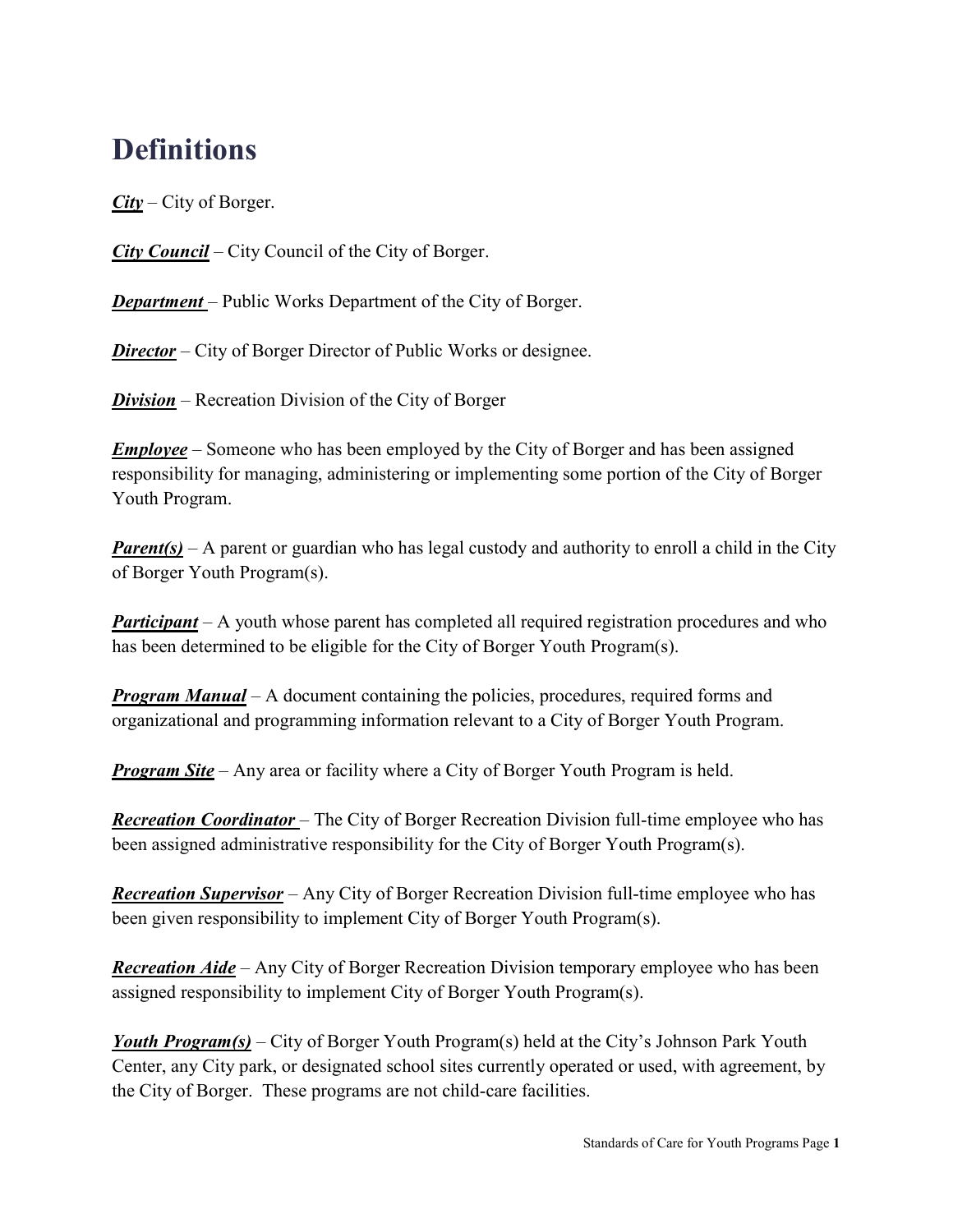## **Organization**

- 1. The governing body of the City of Borger Youth Program is the Borger City Council.
- 2. Implementation of the Youth Program Standard of Care is the responsibility of the Recreation Coordinator and division employees.
- 3. Youth Programs to which these standards apply include any program, including the Summer Park Recreation Program, held at the Johnson Park Youth Center, any City park, and designated school sites operated by the City of Borger. Other programs may be subsequently designated by the City of Borger.
- 4. Each City of Borger Youth Program site will have a current copy of the Standards of Care available for public and staff review.
- 5. Parents of participants will be provided a current copy of the Standards of Care during the registration process or the Standards of Care can be accessed on the City of Borger website at www.borgertx.gov. Parents of participants will be informed that the City of Borger Youth Program(s) are not licensed by the State.
- 6. Criminal background checks will be conducted on prospective Youth Program employees. If results of the criminal checks indicate that an applicant has been arrested for any of the following offenses, he or she may not be considered for employment:
	- A felony or misdemeanor classified as an offense against a person.
	- A felony or misdemeanor classified as public indecency.
	- A felony or misdemeanor violation of any law intended to control the possession or distribution of any controlled substance or any violation of City Policy.
	- Any offense involving moral turpitude.
	- Any offense that would potentially put the City of Borger or participants of the Program at risk.

## Objectives of Youth Programs

• To provide youth with the opportunity of recreational activities which may include sports, games, arts and crafts, education, dance, drama, special events, field trips, etc.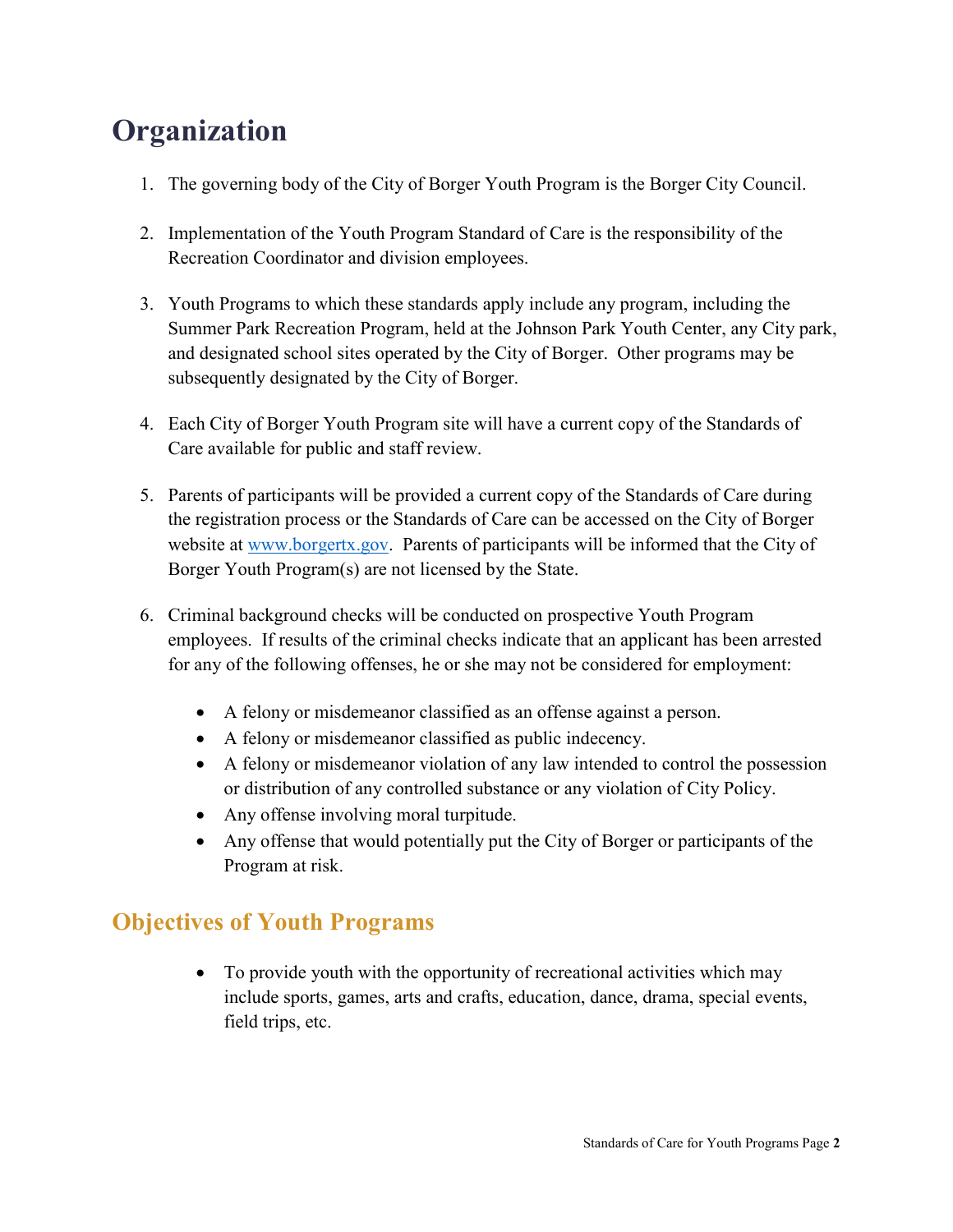- To provide an encouraging and supportive atmosphere by emphasizing the positive development of physical skills, emotional development and growth of self-confidence.
- To provide a safe environment by promoting good health and welfare for all participants.
- To teach youth how to spend leisure time wisely in an effort to meet the emotional physical and social needs of youth.

## Inspections/Monitoring/Enforcement

- 1. An annual facility inspection report will be initiated by the Recreation Coordinator to confirm adherence to the Standards of Care. This report will be submitted in March.
	- Inspection reports will be sent to the Director for review and kept on record for at least two years.
	- The Director will review the report and establish deadlines and criteria for compliance with the Standard of Care.
- 2. Complaints regarding enforcement of the Standards of Care will be directed to the Recreation Coordinator. The Recreation Coordinator will be responsible for taking the necessary steps to resolve the problems. Complaints regarding enforcement of the Standards of Care and their resolution will be recorded by the Recreation Coordinator and forwarded to the Director, the complaint and resolution will be noted.
- 3. The Recreation Coordinator will provide an annual report to the City Council on the overall status of the Youth Program(s) and their operation relative to compliance with adopted Standards of Care.

## Enrollment

- 1. Before a child may be enrolled, a parent/guardian must sign registration forms that contain:
	- Name, address and telephone number of the child;
	- Name and address of parents/guardian and telephone numbers during program hours;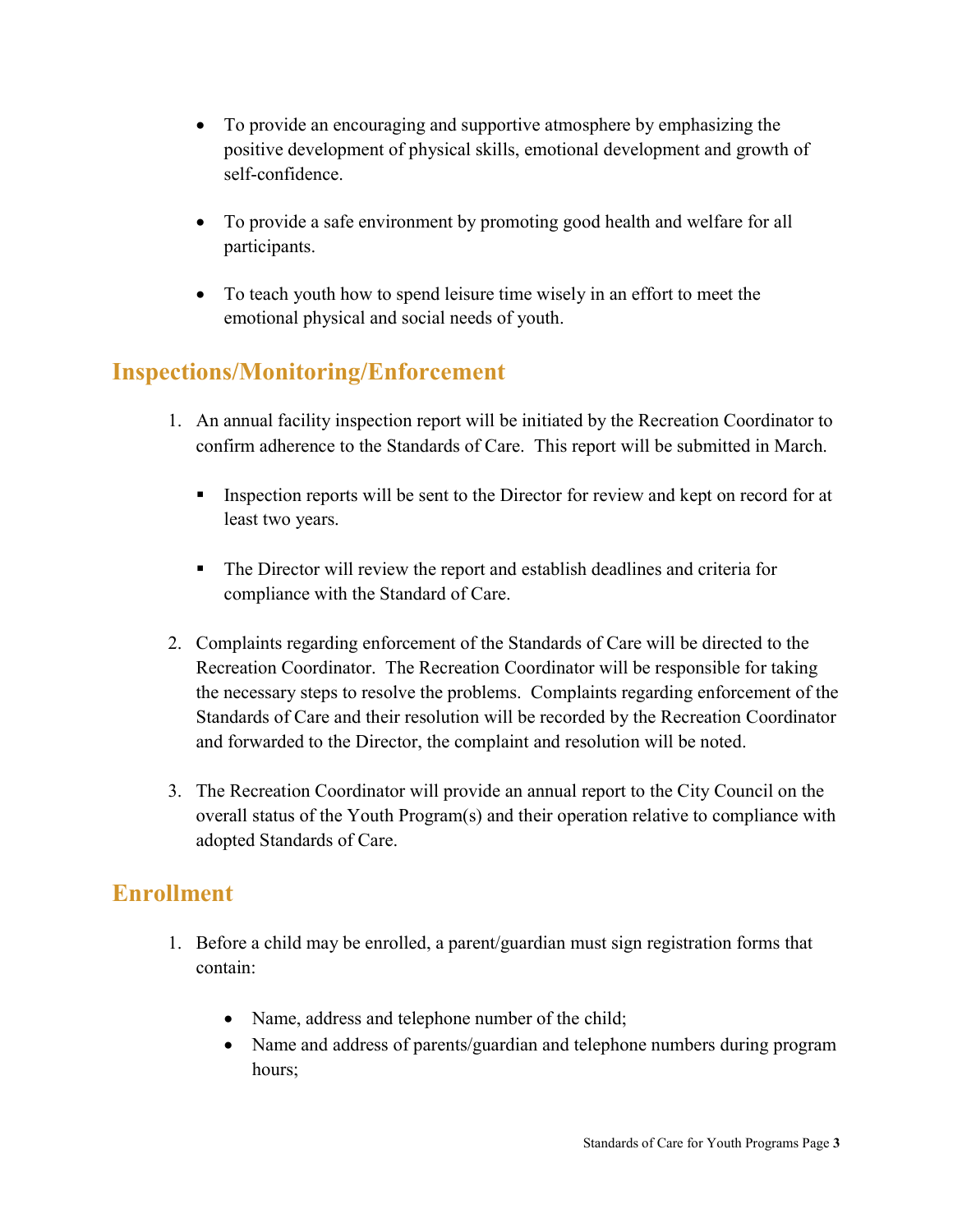- The names and telephone numbers of people to whom the child may be released;
- A statement of the child's special needs;
- Proof of residency and age, when appropriate; and,
- A liability waiver which also includes permission for field trips and emergency medical authorization.

## Suspected Abuse

1. Program employees will report suspected child abuse in accordance with the Texas Family Code. In a situation where an employee is involved in an incident with a child that could be considered child abuse, the incident shall immediately be reported to the Recreation Supervisor. The Recreation Supervisor will immediately notify the Police Department and any other agency, as may be appropriate.

## Staff Qualifications, Functions and Training

## Recreation Coordinator

- 1. Qualifications
	- Full-time, employee of the City of Borger Recreation Division.
	- Must meet the minimum requirements for the City of Borger to plan and implement recreation activities.
	- Must pass a background investigation, including testing for illegal substances.
	- Must have current certifications in First-Aid and Cardiopulmonary Resuscitation (CPR) offered by the American Red Cross, NASCO and/or the American Heart Association.
	- Must have current certifications as NASCO Lifeguard Instructor.
	- Must communicate effectively with the public.
	- Must complete any City of Borger mandatory training.
- 2. Job Functions
	- Responsible for administering the Youth Program(s) daily operations in compliance with the adopted Standards of Care.
	- Responsible for hiring, supervising and evaluation of recreation supervisors.
	- Responsible for planning, implementing and evaluation of programs.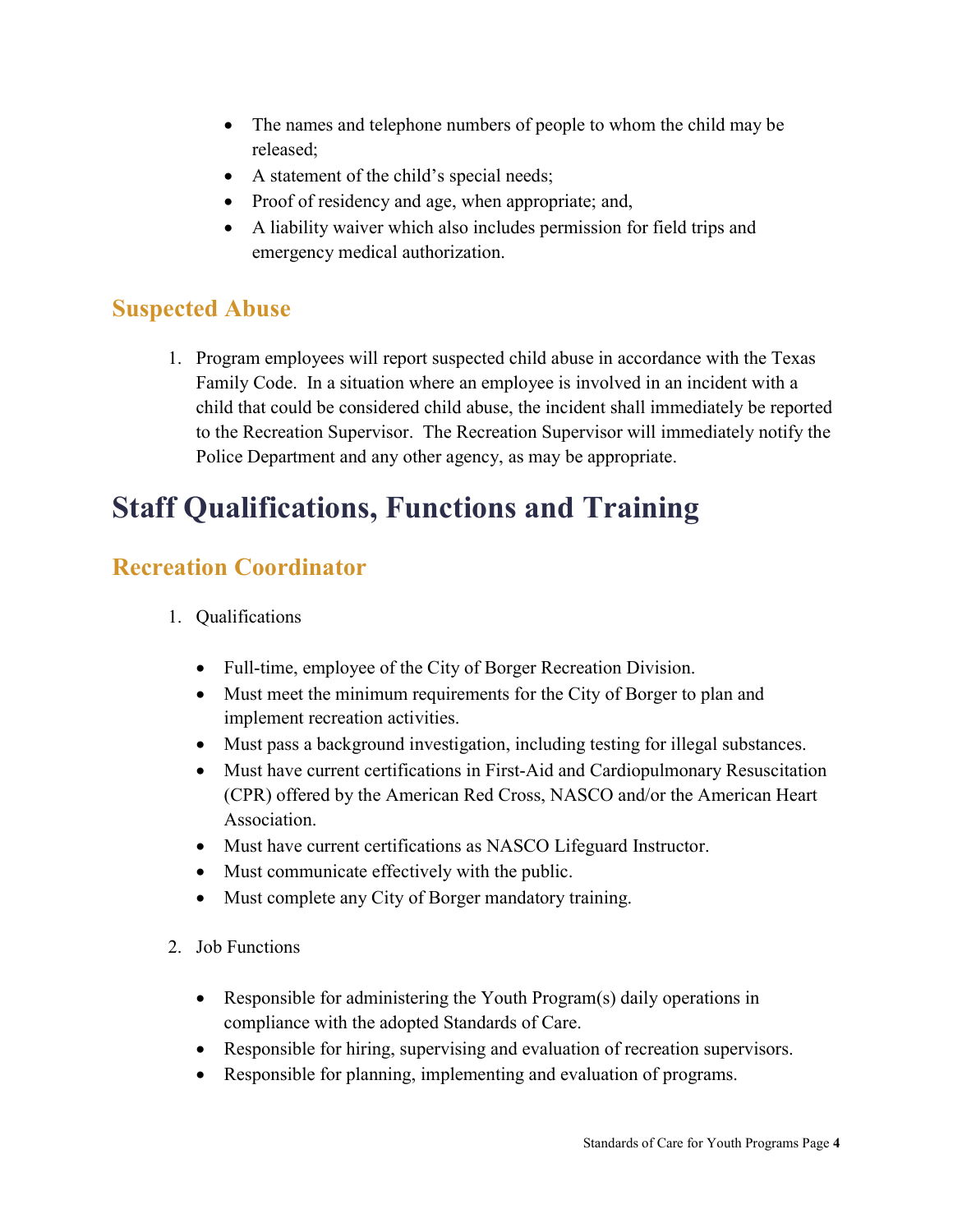- Maintains supplies, equipment and all necessary documentation for the operation of the Youth Program(s).
- Communicates with parent(s) as necessary.
- Provides reports as necessary to City Administration and/or City Council.
- Know and follows all City of Borger standards, polices, and procedures that apply to the Youth Program(s).
- Ensure that participants are released only to a Parent(s) or an adult designated by the parent(s).

## Recreation Supervisor(s)

- 1. Qualifications
	- Full-time or part-time employees of the City of Borger Recreation Division.
	- Must be able to consistently exhibit competency, good judgement, and selfcontrol when working with children.
	- Must relate to children with courtesy, respect, tolerance, and patience.
	- Must have current certifications in First-Aid, Cardiopulmonary Resuscitation (CPR) and Lifeguard by the American Red Cross, the American Heart Association and/or NASCO.
	- Must pass a background investigation, including testing for illegal substances.
	- Will be responsible for understanding and following all City of Borger standards, policies and procedures that apply to the City of Borger Youth Program(s).
- 2. Job Functions
	- Provides participants with an environment in which they can feel safe, enjoy wholesome recreation activities, and can participate in appropriate social opportunities with their peers.
	- Directly lead activities using a method that will provide opportunities for involvement of all participants on an equal basis.
	- Must exhibit enthusiasm for the activity to impart a feeling of excitement in the participants.
	- Promote a non-competitive, positive, image-enhancing environment for each participant through the direction of fun, varied and well-organized activities.
	- Must be with participants at all times while they are participating in the Program(s).
	- Ensure participants are released only to a parent(s) or an adult designated by the parent(s).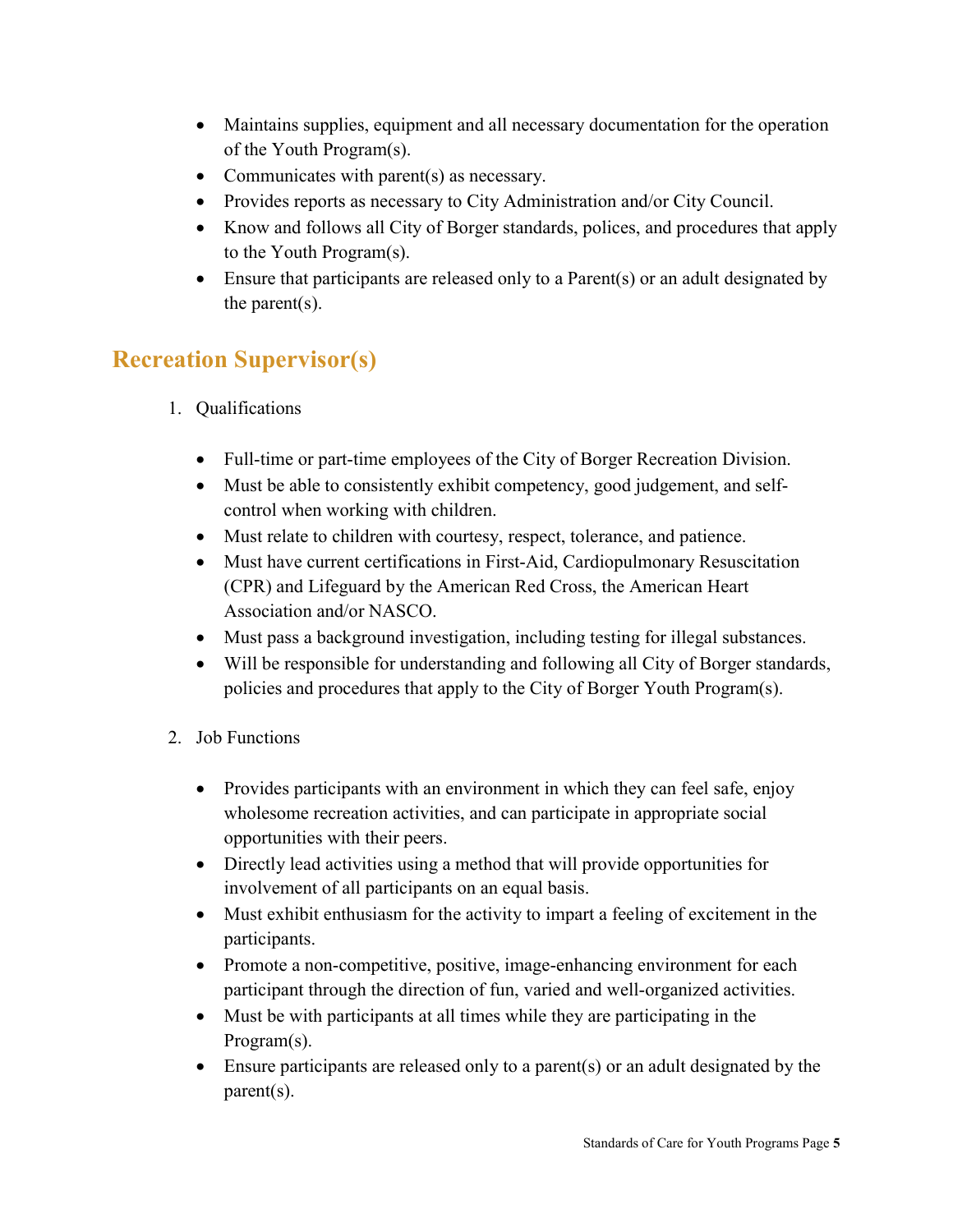## Recreation Aide

- 1. Qualifications
	- Temporary and/or part-time employees of the City of Borger Recreation Division.
	- Should be able to consistently exhibit competency, good judgement and selfcontrol when working with children.
	- Must relate to children with courtesy, respect, tolerance, and patience.
	- Must pass a background investigation, including testing for illegal substances.
	- Must understand and following all City of Borger standards, policies and procedures that apply to the City of Borger Youth Program(s).
- 2. Job Functions
	- Assists in leading activities using a method that will provide opportunities for involvement of all participants on an equal basis.
	- Exhibits enthusiasm for the activity to impart a feeling of excitement in the participants.
	- Promote a non-competitive, positive, image-enhancing environment for each participant through the direction of fun, varied and well-organized activities.
	- Will be responsible for picking up the areas used by their group after each activity.
	- Must be with participants at all times while they are participating in the Program(s).
	- Ensures that participants are released only to a parent(s) or an adult designated by the parent(s).

## Training and Orientation

- 1. The Division is responsible for providing training and orientation to the Program employees in working with children and for specific job responsibilities. The Recreation Coordinator will provide each recreation supervisor and recreation aide with appropriate training and orientation for the Program they are assigned to.
- 2. Program employees must be competent with the Standards of Care for Youth Program operation as adopted.
- 3. Program employees must be competent with the Program(s) polices, including discipline, guidance release of participants as outlined in the Summer Park Recreation Parent Manual and/or other related manuals for other programs.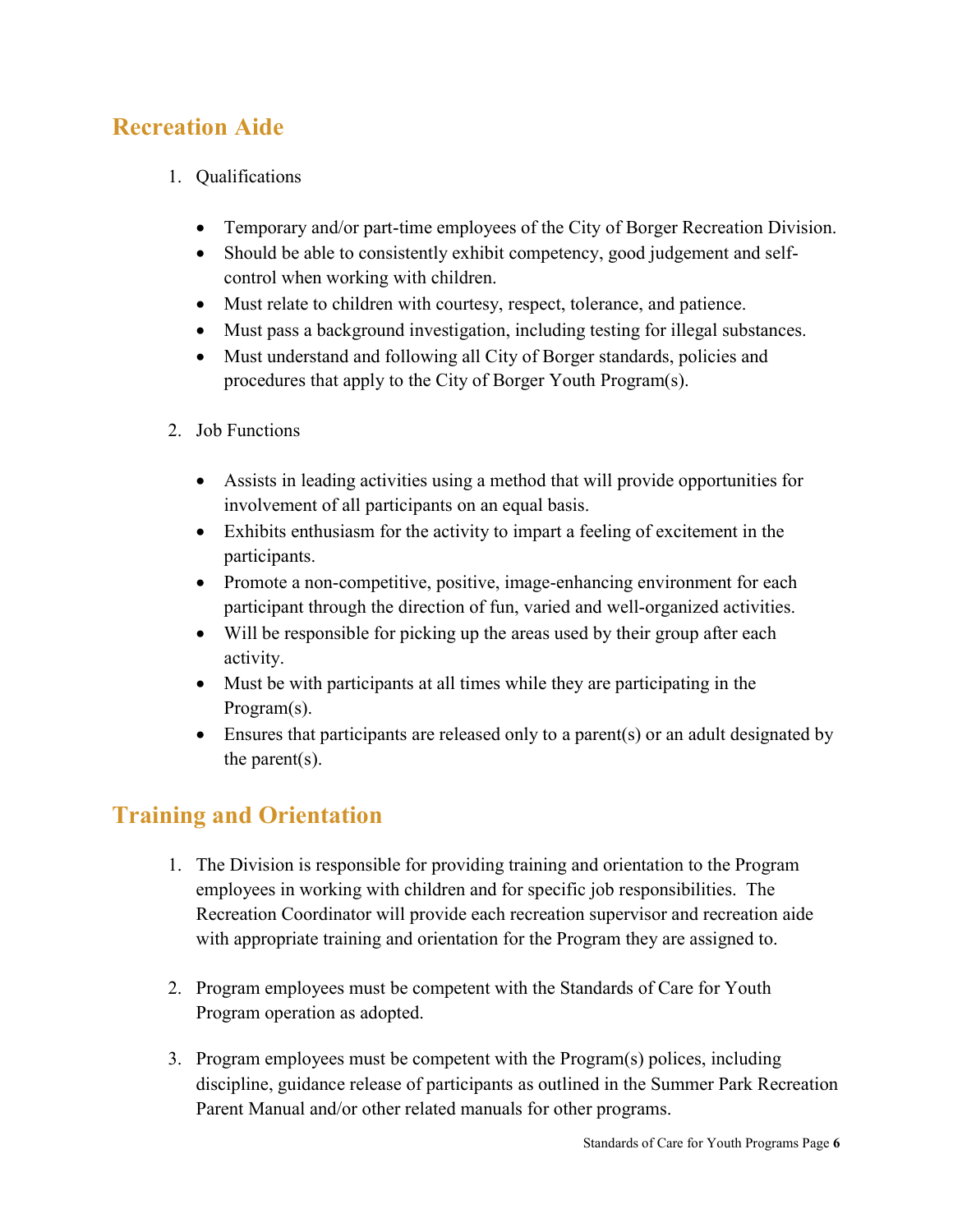- 4. Program employees will be trained in appropriate procedures to handle emergencies.
- 5. Program employees will be trained in areas including standards, polices, procedures, provision of recreation activities, safety issues, and organization.

## Program Operations

## Staff-Participant Ratio

- 1. The City of Borger Youth Program shall use a minimum staff ratio of 1 staff member per each 50 participants from ages  $6 - 12$ .
- 2. Each participant should have a Program employee who is responsible for him or her and who is aware of details of the participant's habits, interests, and any special needs as identified by the participant's parents during the registration process.

## **Notification**

- 1. Parents must be notified immediately when Program employees are aware of the following:
	- Participant is injured; or,
	- Participant has a sign or symptom requiring exclusion from the site (i.e. communicable disease, fever and/or illness).
- 2. All parents must be notified if there is an outbreak of any communicable disease.

## **Discipline**

- 1. Program employees will implement discipline and guidance in a consistent manner, based on the best interests of Program participants.
- 2. There will be no cruel or harsh punishment or treatment.
- 3. Program employees may use brief, supervised separation from the activity if necessary.
- 4. As necessary, Program employees will initiate discipline reports to the parents of participants. Parents will be asked to sign participant discipline reports to indicate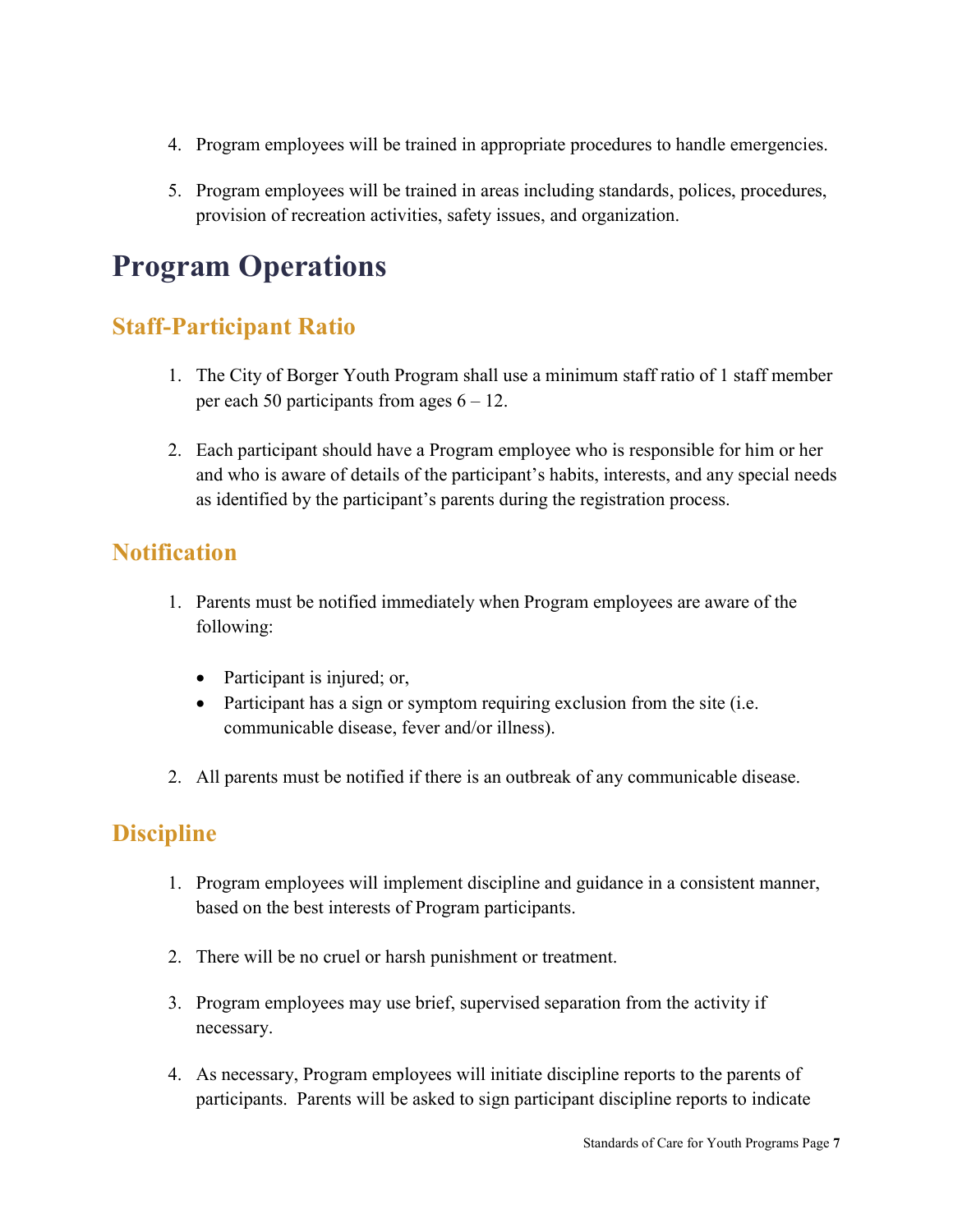they have been advised about a specific problem or incident. Copies of these reports will be kept on file with the Recreation Coordinator.

- 5. A sufficient number and/or sever nature of discipline reports as detailed in the Program manual may result in a participant being suspended and/or expelled from the program.
- 6. In instances where there is a danger to other participants or staff, offending participants will be removed from the Program site as soon as possible.
- 7. Any person(s) creating a nuisance, causing a disturbance, or creating an unsafe environment at any Program site will be subject to ejection from the site and possible arrest and legal action.

## Programming

- 1. Program employees will provide activities for each group according to the participants' age, interests and abilities. The activities will be appropriate to participants health, safety and well-being. The activities also will be flexible and designed to promote the participants' emotional, social and mental growth.
- 2. Program employees will provide indoor and outdoor time periods to include:
	- Alternating active and passive activities;
	- Opportunity for individual and group activities; and
	- Outdoor time each day that weather permits.
- 3. Program employees will be attentive and considerate of the participants' safety on field trips and during any transportation provided by the Program. Participants must be counted before leaving the Program site and before boarding the transportation to return to the Program site.
	- During trips, Program employees supervising participants must have immediate access to emergency medical forms and emergency contact information for each participant.
	- Program employees will check the roll of participants frequently.
	- Program employees should have First-Aid supplies and a guide to First-Aid and emergency care available on field trips.
	- Notice of any field trips will be displayed at a prominent location at each program site.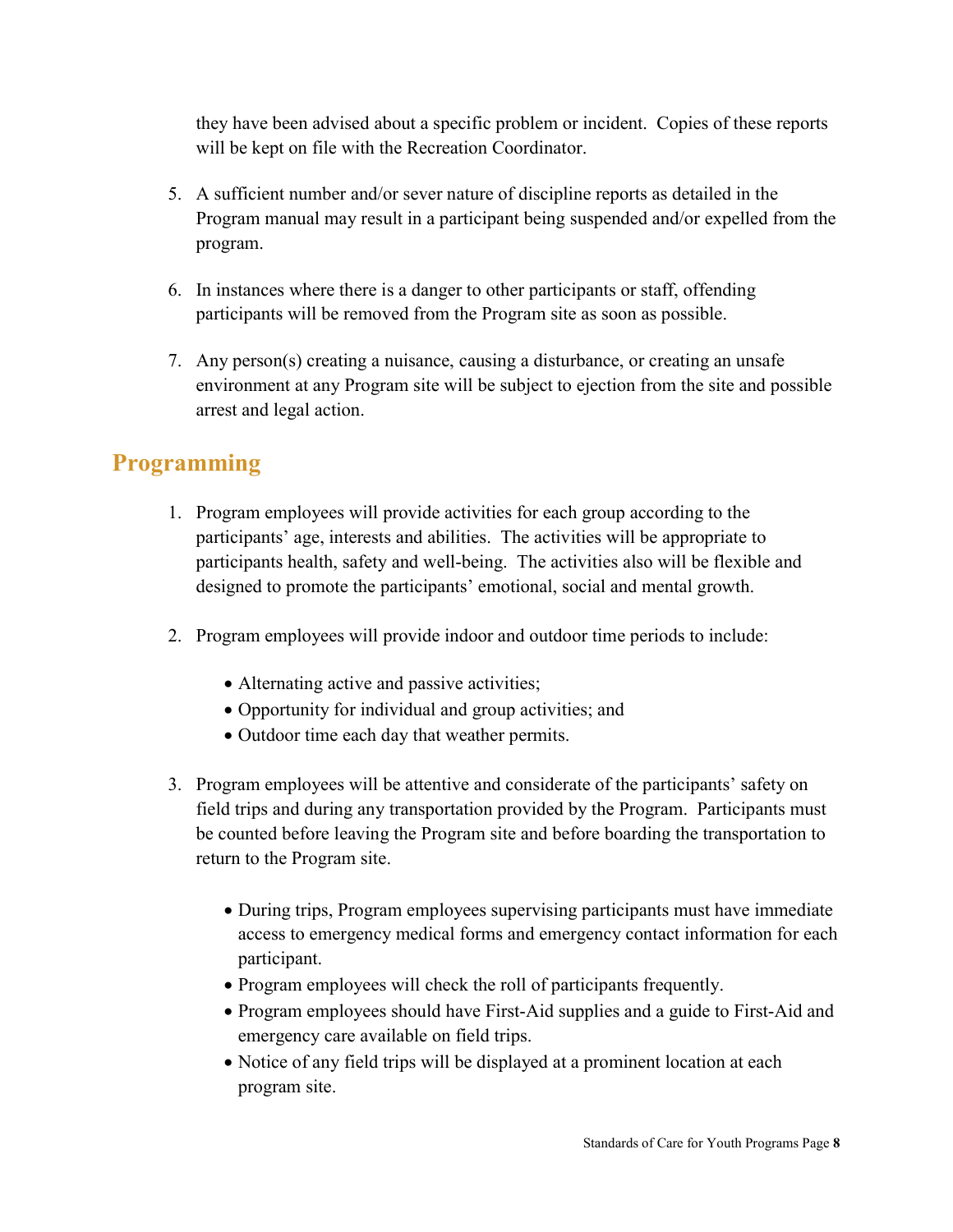## Communication

- 1. Each Program site will have access to a telephone for use in contacting the Youth Center, Recreation Coordinator or making emergency calls.
- 2. The Recreation Coordinator will post the following telephone numbers adjacent to a telephone accessible to all Program employees at each site:
	- Ambulance or emergency medical services
	- City of Borger Police Department
	- City of Borger Fire Department
	- Poison Control
	- The telephone number for the site itself.
	- Numbers at which parents/guardian may be reached.

## **Transportation**

- 1. First-Aid supplies and a First-Aid emergency care guide will be available in all Program vehicles that transport children.
- 2. All program vehicles used for transporting participants must have available a 6-BC portable fire extinguisher located in the passenger compartment of the vehicle which will be accessible to the adult occupants.
- 3. Transportation cards with the names and telephone number of the participants' parents and physicians will be available in all Program vehicles that transport participants.

## Facility Standards

## Safety

• Program employees will inspect Program sites daily to detect sanitation and safety concerns that might affect the health and safety of the participants. A monthly inspection report will be completed by the Program staff and kept on file at the Youth Center.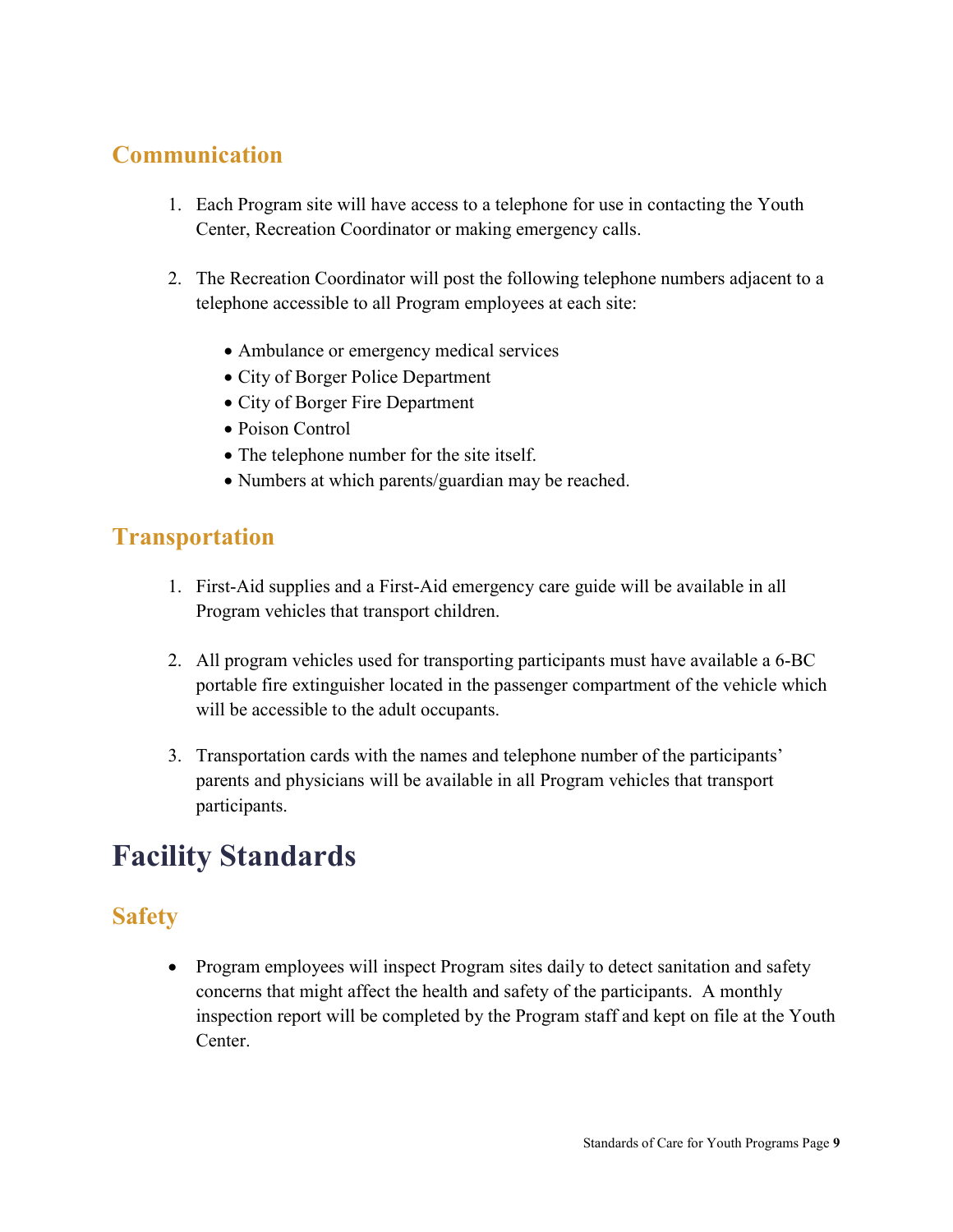- Buildings, grounds and equipment on the Program site will be inspected, cleaned, repaired, and maintained to protect the health of the participants.
- Program equipment and supplies should be safe for the participants to use.
- Program employees should have First-Aid supplies available at each site, during transportation, and for the duration of any off-site activity.
- Program employees should have First-Aid supplies available to staff in a designated location. Program employees should have an immediately accessible guide to First-Aid and emergency care.
- Program air conditioners, electric fans, and heaters should be mounted out of participants' reach or have safeguards that keep participants from being injured.

#### Fire

- 1. In case of fire, danger of fire, explosion, or other emergency, Program employee's first priority is to evacuate the participants to a designated safe area.
- 2. The Program site will have an annual fire inspection by the City of Borger Fire Marshal and the resulting report will detail any safety concerns observed. The report will be forwarded to the Director who will review and establish deadlines and criteria for compliance. Information from this report will be included in the Recreation Coordinator's Annual Report to the City Council.
- 3. Each Program site must have at least one (1) fire extinguisher approved by the Fire Marshal readily available to all Program employees. The fire extinguisher is to be inspected monthly by the Recreation Coordinator and a monthly report will be kept at the center, who will keep the report on file for a minimum of two years. All Recreation Division employees will be trained in the proper use of fire extinguishers.

#### Health

- 1. Illness or Injury
	- A participant who is considered to be a health or safety concern to other participants or staff will not be admitted to the Program.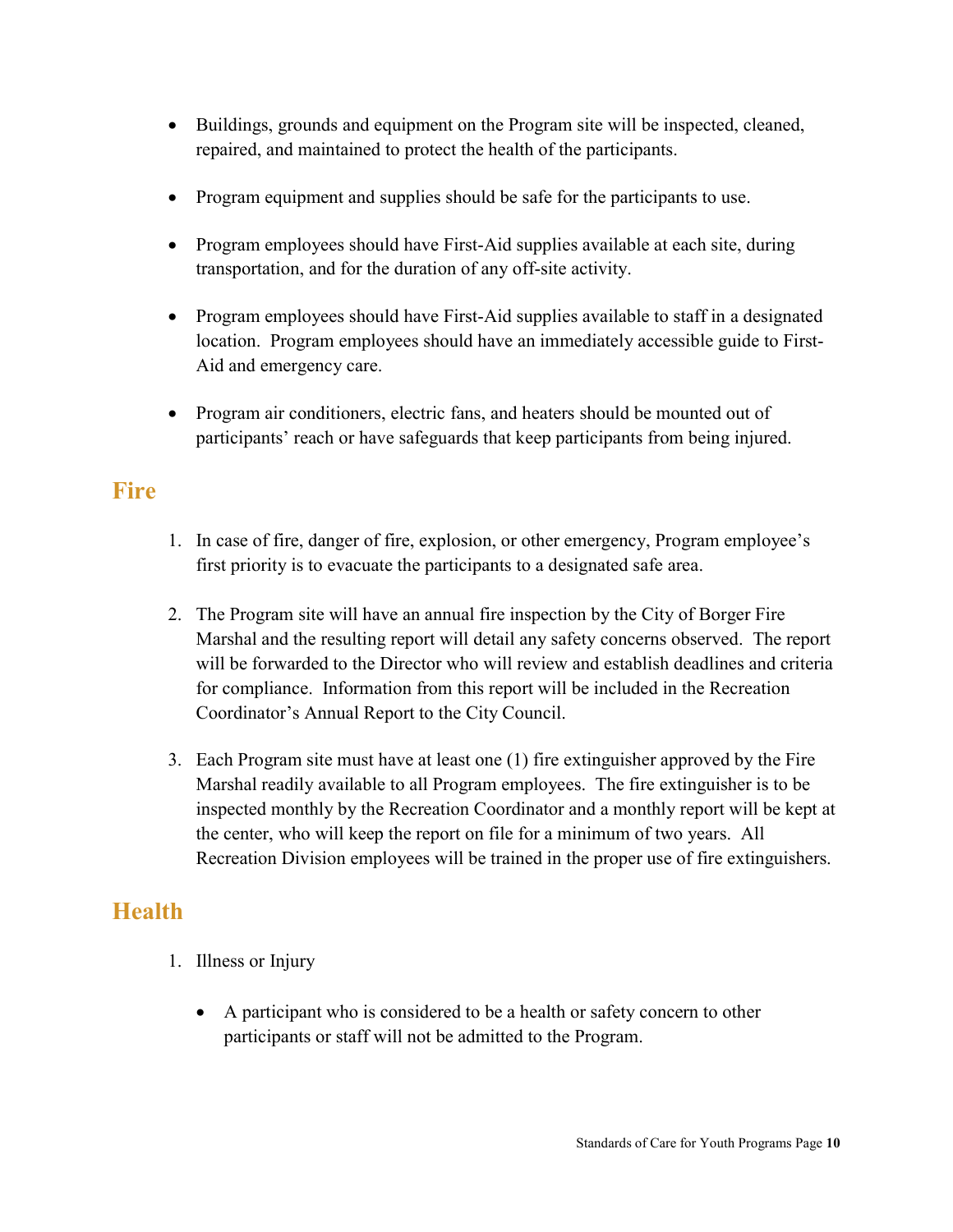- Illnesses and injuries will be handled in a manner to protect the health of all participants and employees. Paramedics will be notified in the event of an injury that cannot be remedied through basic First-Aid. An accident report shall be completed and forwarded to the Recreation Coordinator
- An ill participant will not be allowed to attend or participate if the participant is suspected of having a fever of 100.4 degrees or greater and/or accompanied by behavior changes or other signs or symptoms until a medical evaluation indicating that the participant can return to the Program.
- Program employees will follow plans to provide emergency care for injured participants or for participants with symptoms of an acute illness as specified in the Program manual.
- Program employees will follow the recommendation of the Texas Department of State Health Services concerning the admission or readmission of any participant after a communicable disease.
- 2. Program employees will not administer medication to a participant. If a participant requires medication, arrangements must be made between the parents and the Recreation Coordinator to allow the parent and/or a designated adult to administer the medication to the participant.
	- Medication will not be stored at Program sites. Parents and/or adult designees will need to transport medication with them when administering to the participant.
- 3. Toilet Facilities
	- The program will have inside toilets located and equipped so children can use them independently and Program employees can supervise as needed.
	- An appropriate and adequate number of lavatories and toilets will be provided.
- 4. Sanitation
	- The Program site must have adequate light, ventilation, and heat.
	- The Program must have an adequate supply of water, meeting the standards of the Texas Department of State Health Services for drinking water, and ensure that it will be supplied to the participants in a safe and sanitary manner.